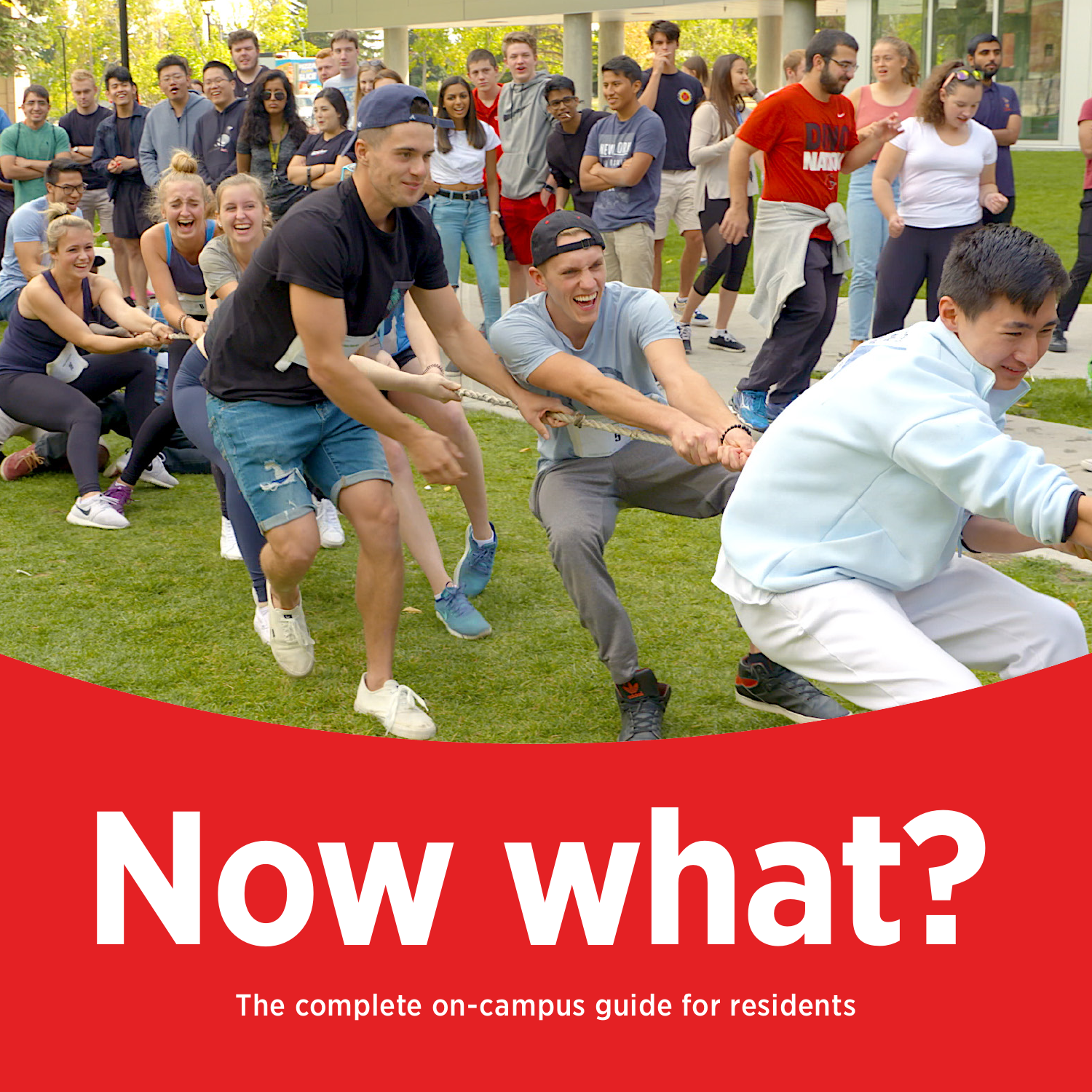**" Living in residence has created an opportunity for me to create meaningful and lasting relationships. Residence is an experience you can't get anywhere else. "**

— CATHY LIU, *CA in Cascade Hall*

**" Residence has allowed me to grow as an individual and connect me to the greater campus community. I have made so many amazing memories through residence that are definitely the highlights of my university experience. "**

— ALICE CHOI, *Senior CA in Yamnuska Hall*

**" Living in residence allowed me to find a community during challenging times such as the pandemic. Being here is such a wonderful way to meet amazing people from all over the world. Living in residence also has taught me a lot of valuable life skills that will be transferable to my day to day life after university. "**

— NUSRAT FARAH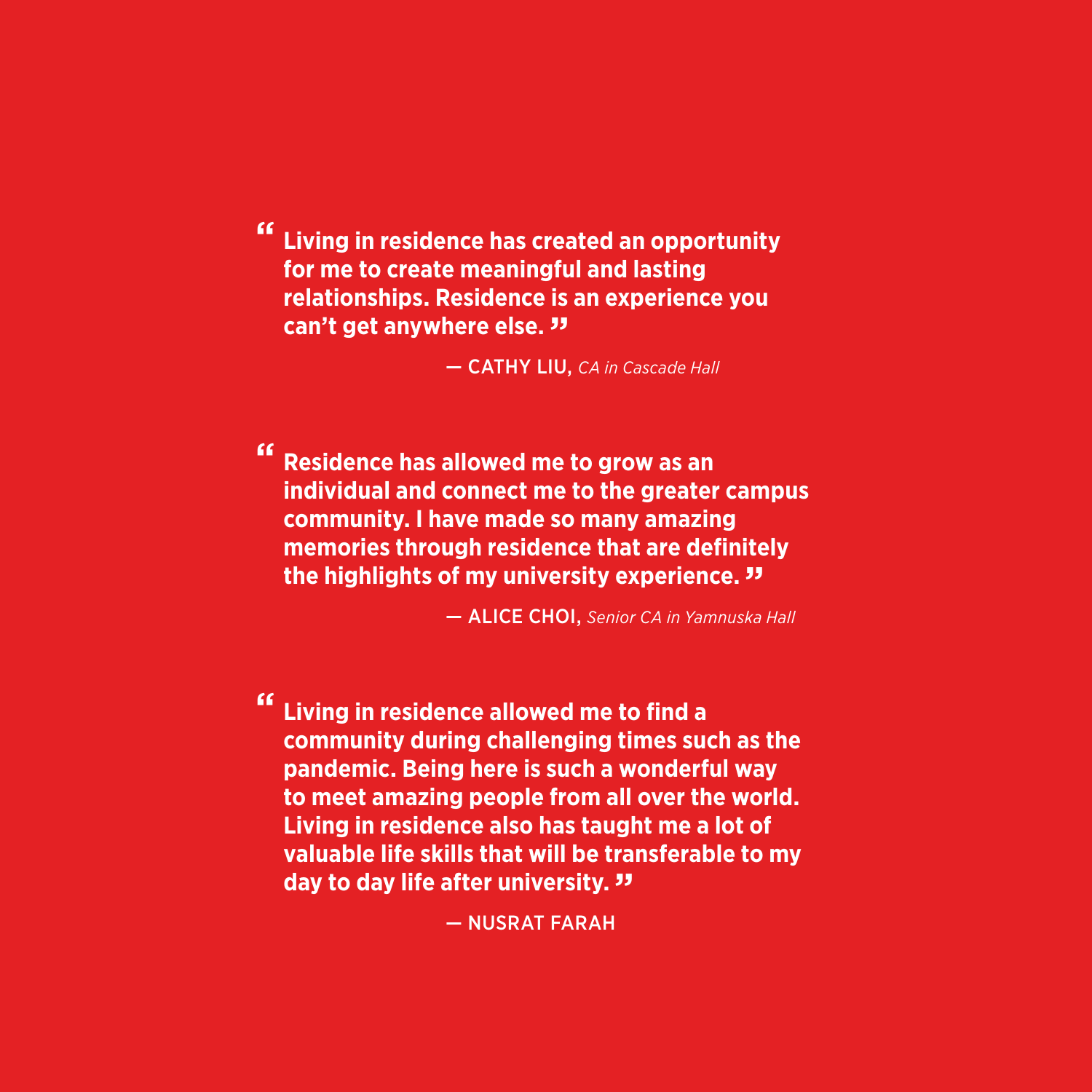# **Welcome to Residence and the University of Calgary**

We are excited that you decided to live in residence at the University of Calgary and would like to make your transition to your new home as smooth and stress-free as possible. You may be wondering, "Okay, here I am…now what"?

In this booklet you will find information on the "now what." from where to eat on campus, where to buy books and supplies, making payments and class schedules to information on the fitness facilities, how to get involved on campus and residence life, accessing academic and personal support programs and resources, connecting to Internet, important dates that you don't want to miss and a lot of the in between.

We want to encourage you to get involved in the campus and residence community, and that you take the opportunity to fully immerse yourself in all that the University of Calgary and Residence Services has to offer. This is your time — you are in the heart of it all, you are connected, you can make lasting memories and life-long friendships; your experience is what you make of it and we are here to help you make it amazing.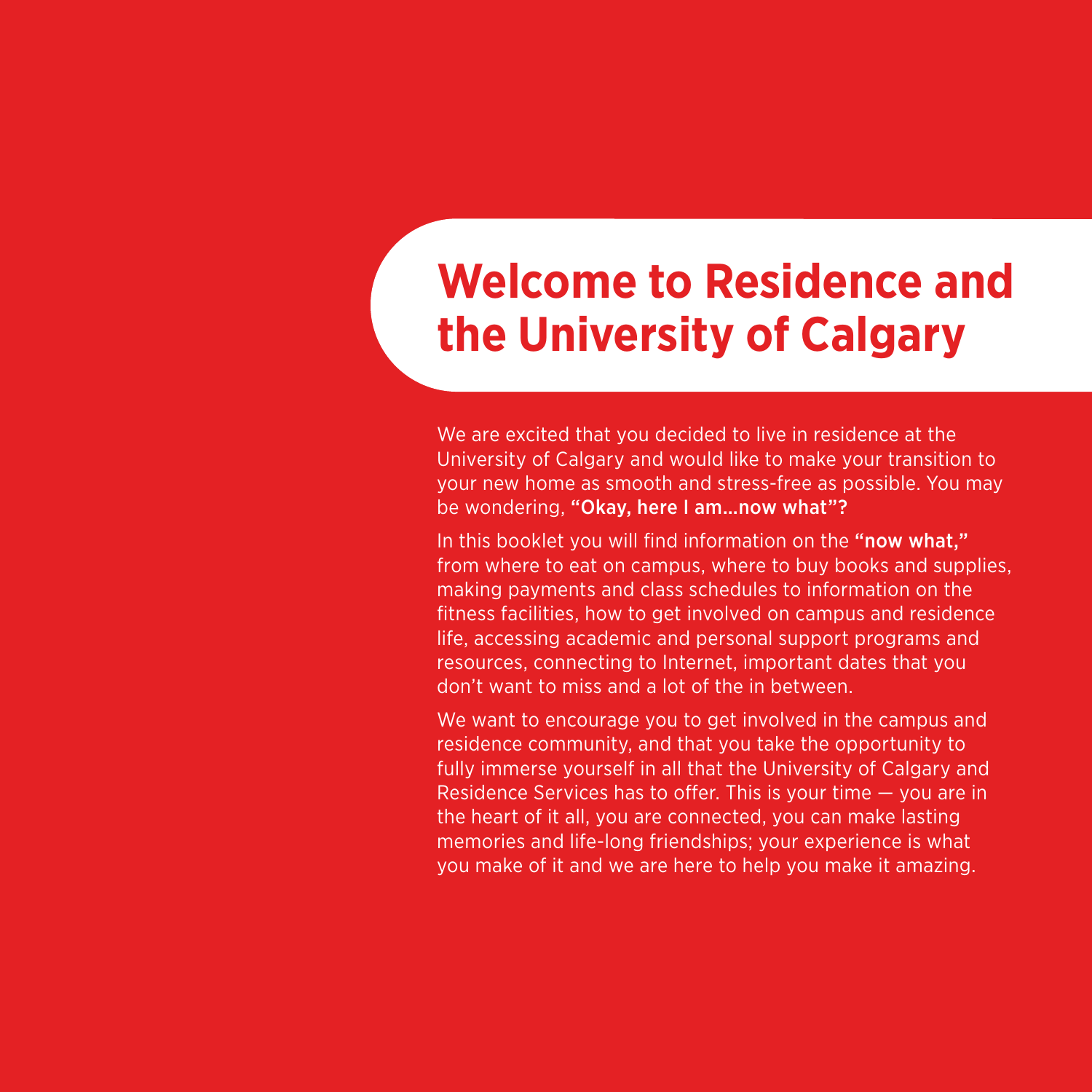#### All services below may be affected due to the evolving COVID-19 situation, please visit their websites for up to date information.

#### **Campus non-medical mask protocol**

To promote a healthy and safe learning, working, and living environment, non-medical face masks must now be worn in all public indoor areas at UCalgary where physical distancing is not possible.

The Public Health Agency of Canada (PHAC) and the U.S. Centre for Disease Control (CDC) both formally recommend mask use indoors. Chief Medical Officer of Health Dr. Deena Hinshaw also recommends mask usage to reduce the spread of COVID-19.

Masks are not necessary to be worn on campus under the following circumstances:

- Working alone in private offices
- Working outdoors and there is a minimum of 2 metres between people
- Meeting indoors and there is a minimum of 2 metres between people
- Working alone in a shared space
- Working in a cubicle with plexiglass, wall, or other approved barrier between people and when not providing services to anyone
- In a classroom where there is a minimum of 2 metres between instructor or among students

#### **[ucalgary.ca/risk/emergency-management/covid-19](http://ucalgary.ca/risk/emergency-management/covid-19-response/mask-faq) [response/mask-faq](http://ucalgary.ca/risk/emergency-management/covid-19-response/mask-faq)**

#### **Places To Eat On Campus**

Whether you want breakfast, lunch, dinner or a coffee to go or a snack on the run, there are food retailers across campus offering a variety of choices for whatever it is you're craving.

#### **Uni Dollars**

You may also add Uni Dollars to your Unicard account which can be spent at any of the vendors listed below (an asterisk next to the vendor indicates a Quality Money project, brought to you by your Students' Union):

- A & W\* (MacEwan Student Centre)
- Bake Chef\* (MacEwan Student Centre)
- Bento Sushi (Education Tower)
- Brew & Blendz (Kinesiology A & Scurfield Hall)
- Carl's Jr.\* (MacEwan Student Centre)
- Cinnzeo (Social Science)
- Coffee Company\* (MacEwan Student Centre)
- Dairy Queen & Orange Julius\* (MacEwan Student Centre)
- Domino's (Yamnuska)
- Freshco Poke\* (MacEwan Student Centre)
- Jugo Juice\* (MacEwan Student Centre)
- Kobe Beef\* (MacEwan Student Centre)
- KONZ Pizza (ICT)
- Korean BBQ\* (MacEwan Student Centre)
- Mighty Bowl (ICT)
- Noodle & Grill Express\* (MacEwan Student Centre)
- OPA! of Greece\* (MacEwan Student Centre)
- Oriental Wok\* (MacEwan Student Centre)
- purEATery (Health Science Centre)
- Sandwich Shack (Murray Fraser Hall)
- Starbucks (MacEwan Student Centre, Yamnuska)
- Subway\* (MacEwan Student Centre, Yamnuska)
- Tim Horton's (MacEwan Student Centre)
- The Landing (Dining Centre)
- UToppings Pizza Bistro\* (MacEwan Student Centre)
- Umi Sushi Express\* (MacEwan Student Centre)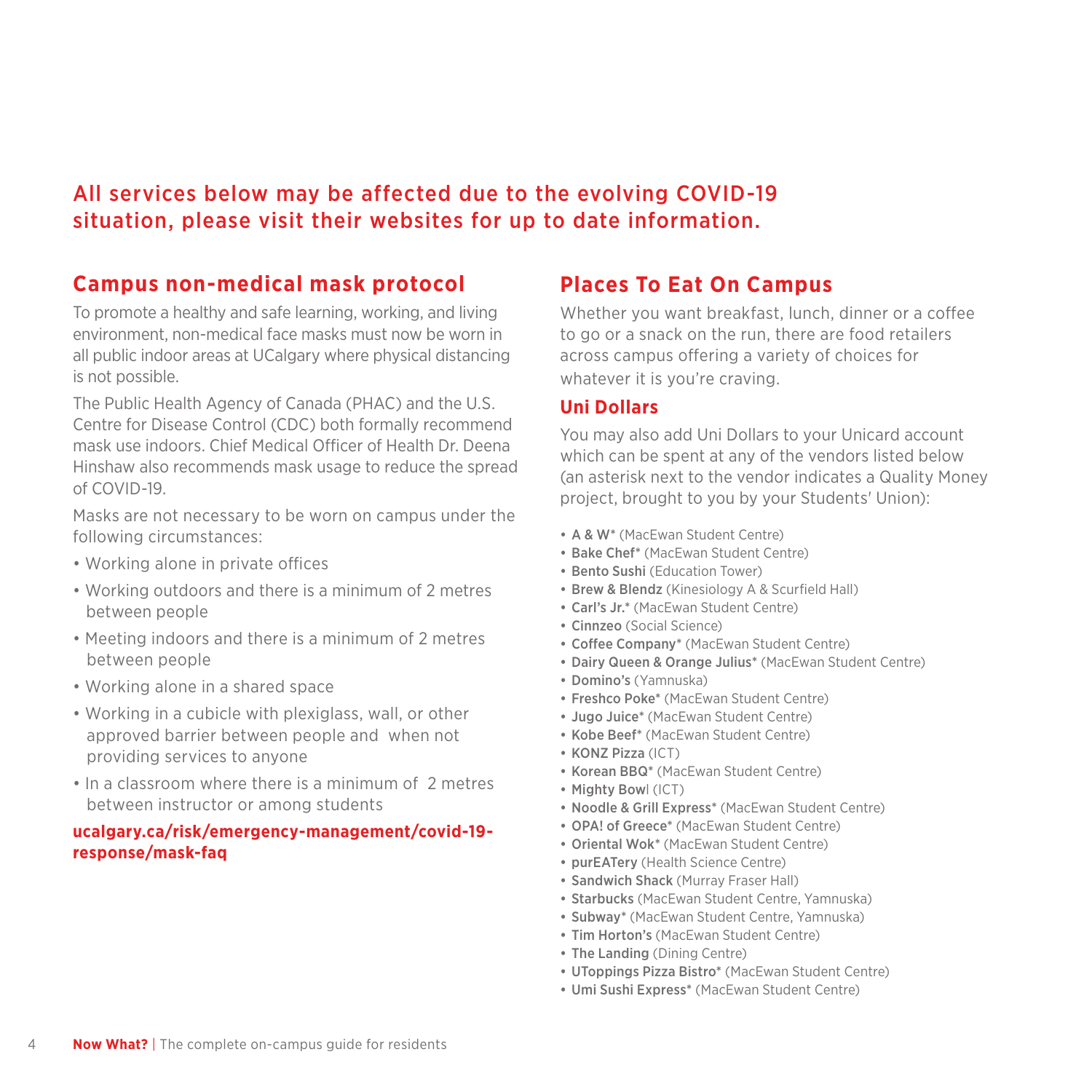#### **The Landing – Dining Centre**

Your meal plan provides access to The Landing, the All You Care to Eat facility located on the upper level of the Dining Centre.

The Landing will be open for dine-in service for the fall 2021 term with unlimited All You Care To Eat Meal plans.

Special events and community activities will still be offered and have been adapted to respect safety guidelines.

The Landing team is happy to work with students to ensure allergy and special dietary needs are met.

Visit The Landing website for menus, events calendar, and hours of operation at **[ucalgary.campusdish.com](http://ucalgary.campusdish.com)**.

#### **Unicard**

If you haven't already submitted your photo, it's not too late. Take your picture and submit it online — you'll receive an email once it is ready to go. Pick up your Unicard from the Campus Service Centre located in International House.

Your Unicard will get you access to The Landing, Fitness Centre, library resources, labs, and much more.

#### **[ucalgary.ca/unicard](http://ucalgary.ca/unicard)**

# **Where can I buy books and supplies?**

Everything you need is at the University of Calgary Bookstore, located in the lower level of the MacEwan Student Centre. Purchase everything you need in-store or online – books, load up on back-to-school supplies or purchase Dinos swag. **[ucalgary.ca/bookstore](http://ucalgary.ca/bookstore)**

# **Getting information on classes and payments**

For information on making tuition payments or questions about classes and schedules, please visit the Enrolment Services office located in MacKimmie Tower. Residence fees can be paid via online banking the same way tuition is paid.

**Monday, Tuesday, Wednesday and Friday** 9 a.m. to 4 p.m.

**Thursday** – 10 a.m. to 4 p.m.

**403.210.7625 | [ucalgary.ca/student-services](http://ucalgary.ca/student-services)**

#### **Club week and how to get involved**

Get involved on campus in many different ways! The Students' Union has over 300 clubs on campus that bring together people who share similar passions. Where can you find these clubs? Clubs Week in **#MyMacHall**. Whatever you're into, **#TheresAClubForThat!**

Check out the SU website for more information, **[su.ucalgary.ca/programs-services/students-union-clubs](http://su.ucalgary.ca/programs-services/students-union-clubs)**

All University of Calgary undergraduate students are part of the SU and you can get involved whether it is through a club, a job or a volunteer opportunity. To find out more,

visit their office at:

**Second level MacEwan Student Centre**

**Monday to Friday** – 8: 30 a.m. to 4:30 p.m.

**403.220.6551 | [su.ucalgary.ca](http://su.ucalgary.ca)**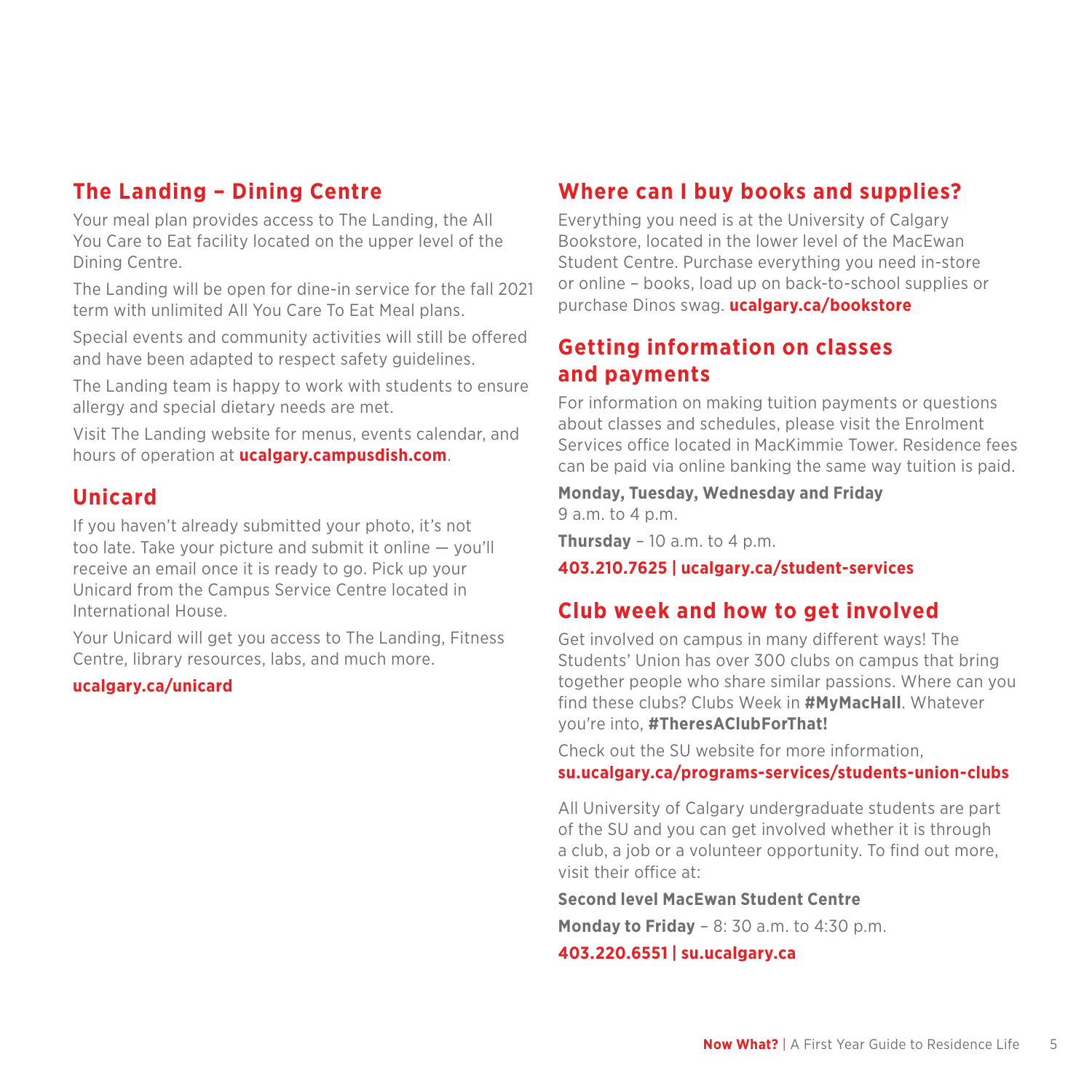#### All services below may be affected due to the evolving COVID-19 situation, please visit their websites for up to date information.

# **Fitness facilities (located in Kinesiology A & B)**

Students at the University of Calgary are members and you have access to all the fitness and recreation facilities throughout the University of Calgary. This is included in your student fees and your membership runs concurrent with each semester you are registered in.

#### **Take advantage of:**

- Fitness facility with weights and cardio equipment
- Racquetball and Squash court
- Aquatic Centre
- Jack Simpson Gym running track
- Olympic Oval for running and skating
- Bouldering wall and access to the Outdoor Centre's Climbing wall

#### For more information, visit **[active-living.](http://active-living.ucalgary.ca/memberships-drop/ucalgary-students-are-members) [ucalgary.ca/memberships-drop/ucalgary](http://active-living.ucalgary.ca/memberships-drop/ucalgary-students-are-members)[students-are-members](http://active-living.ucalgary.ca/memberships-drop/ucalgary-students-are-members)**.

#### **Claim your Seat**

The School of Performing Arts, Claim Your Seat program, seeks to foster a greater appreciation of the arts and creative thinking in the student body, and encourages a greater sense of campus community and school spirit. All UCalgary students may attend on-campus Dance, Drama and Music events for free!

For more information, visit **[arts.ucalgary.ca/](http://arts.ucalgary.ca/creative-performing-arts/news-and-events/school-events/claim-your-seat) [creative-performing-arts/news-and-events/](http://arts.ucalgary.ca/creative-performing-arts/news-and-events/school-events/claim-your-seat) [school-events/claim-your-seat](http://arts.ucalgary.ca/creative-performing-arts/news-and-events/school-events/claim-your-seat)**.

# **We Are All Dinos**

Cheer on your home team at any one of our Dinos sporting events. Check out their calendar for updates. **[godinos.com](http://godinos.com)**

# **The Outdoor Centre**

Rent indoor and outdoor equipment and go on your own adventure, or choose an adventure from the many options available to you. From indoor activities including wall climbing, swimming, gyms, and courts to outdoor activities ranging from mountain and ice climbing, skiing, hang gliding and paragliding to fun out on the lakes and rivers.

**[ucalgary.ca/outdoorcentre](http://ucalgary.ca/outdoorcentre)**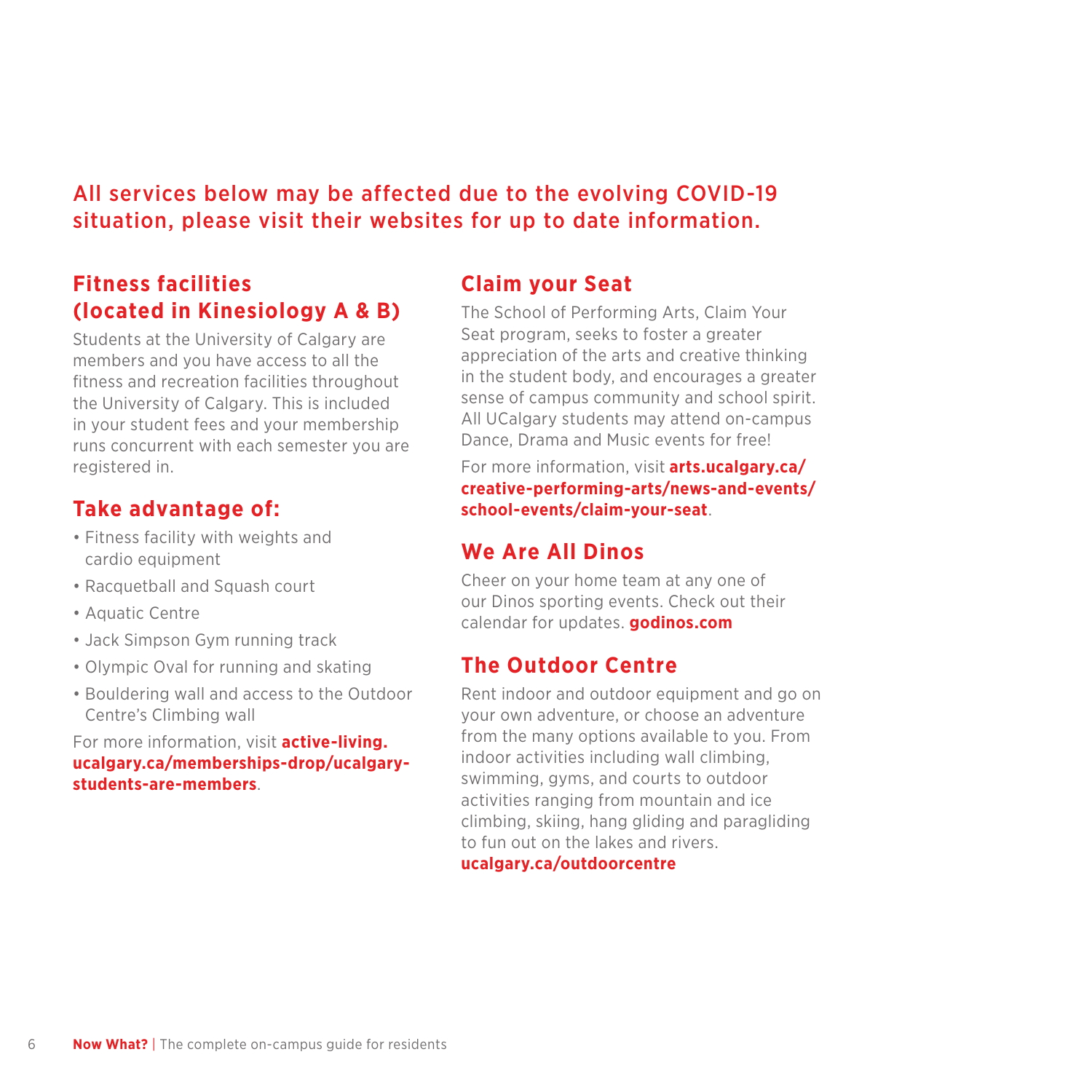#### **LIVING IN RESIDENCE**

#### **Wellness in Residence**

The Wellness in Residence (WIR) program supports students mental and emotional well-being through a partnership with Student Wellness Services. The program aims to increase knowledge and awareness about mental health and improve access to mental health services and supports.

The WIR team consists of Wellness Community Ambassadors, student support advisors, counsellors, health promotion staff, and Residence WHAT volunteers (Wellness & Health Awareness Team). We encourage you to talk to them at events and programs.

Wellness Community Ambassadors are students who live in each community and have received training from Student Wellness Services and work with the residence community to promote wellness activities and offer student support.

**[ucalgary.ca/residence/current-residents/](http://ucalgary.ca/residence/current-residents/services/wellness-residence) [services/wellness-residence](http://ucalgary.ca/residence/current-residents/services/wellness-residence)**

#### **The Campus Community Hub**

The Campus Community Hub is dedicated to providing students with wellness information and resources, events, workshops and training.

This year, programs and engagement activities will be held online and staffed by 'hub hosts,' who are student volunteers who can answer your questions about wellness resources on campus, and chat with you about student life.

The Hub aims to create connections and partnerships between the university and community partners, and community agencies.

**403.220.7011 | [communityhub@ucalgary.ca](mailto:communityhub@ucalgary.ca)**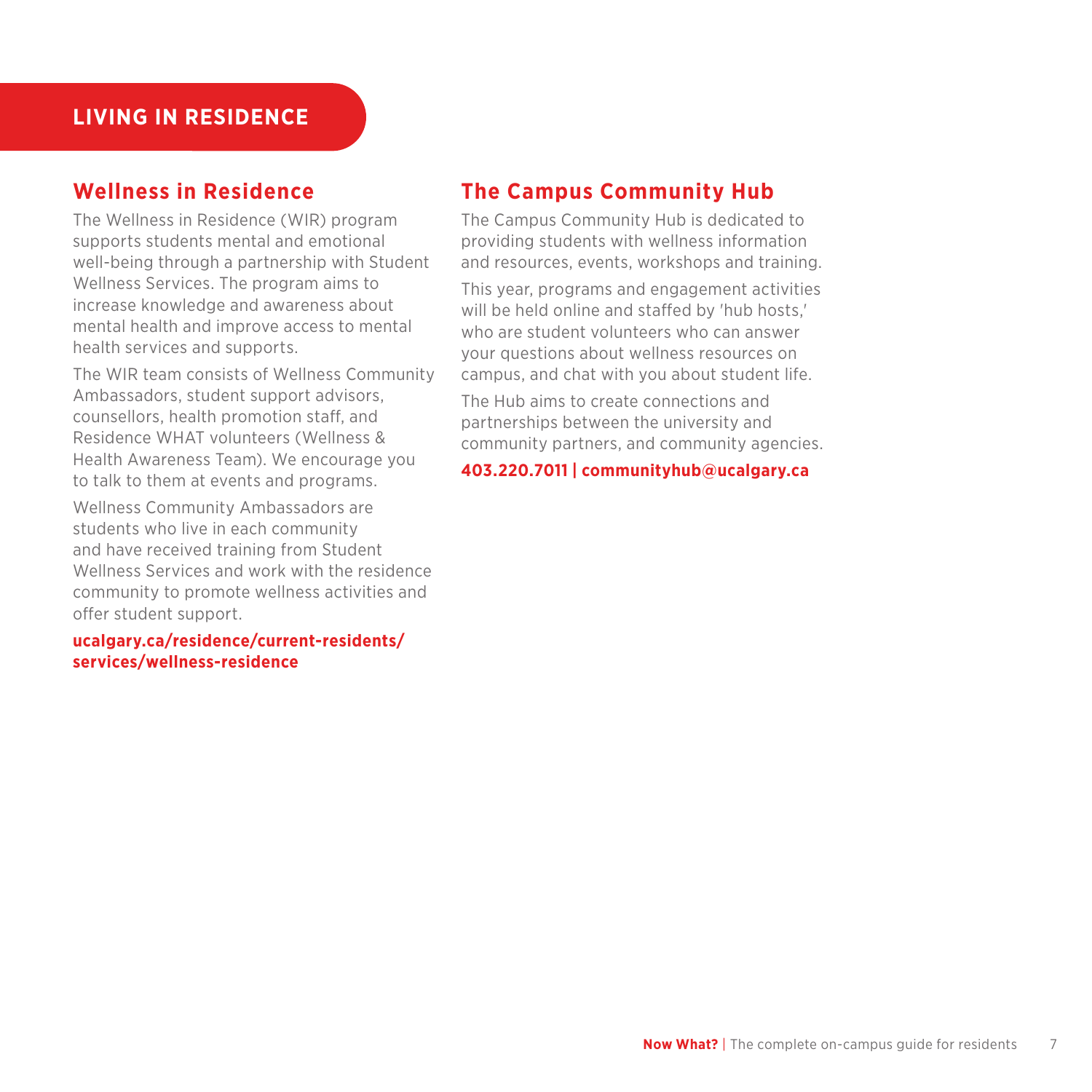#### **Residence news, information and events**

Stay connected when you live in residence and get all the latest information and news on what is happening in residence and on campus.

**The Buzz:** this is a twice monthly residence newsletter sent out on the 15th and the end of each month that will have news and information on everything residence.

**Facebook** – **[@ucalgaryRes](http://facebook.com/ucalgaryRes) Twitter** – **@[ucalgaryres](http://twitter.com/ucalgaryres) Instagram** – **[@ucalgaryres](http://instagram.com/ucalgaryres)**

#### **Residence Appeal Board**

The Residence Appeal Board is a judicial body that hears residence judicial/discipline cases that have reached the highest level of sanction to which a resident has requested an appeal based on appropriate criteria.

The purpose and charge of the board is to uphold community standards and maintain them as a just and equitable system. All members of the board receive special judicial training and are held to the highest standard of confidentiality and receive recognition on their Co-Curricular Record for their participation and involvement.

**[ucalgary.ca/ancillary/residence/current](http://ucalgary.ca/ancillary/residence/current-residents/get-involved/residence-appeal-board)[residents/get-involved/residence-appeal](http://ucalgary.ca/ancillary/residence/current-residents/get-involved/residence-appeal-board)[board](http://ucalgary.ca/ancillary/residence/current-residents/get-involved/residence-appeal-board)**

#### **The Residence Student Leadership Council (RSLC)**

The Residence Student Leadership Council (RSLC) is a student-led volunteer leadership group in residence that promotes, advocates, and represents students' interests and needs within the residence communities. RSLC members will collaborate with residence students on a variety of initiatives and decisions that impact their lives while living on campus.

**[ucalgary.ca/ancillary/residence/current](http://ucalgary.ca/ancillary/residence/current-residents/get-involved/residence-student-leaders)[residents/get-involved/residence-student](http://ucalgary.ca/ancillary/residence/current-residents/get-involved/residence-student-leaders)[leaders](http://ucalgary.ca/ancillary/residence/current-residents/get-involved/residence-student-leaders)**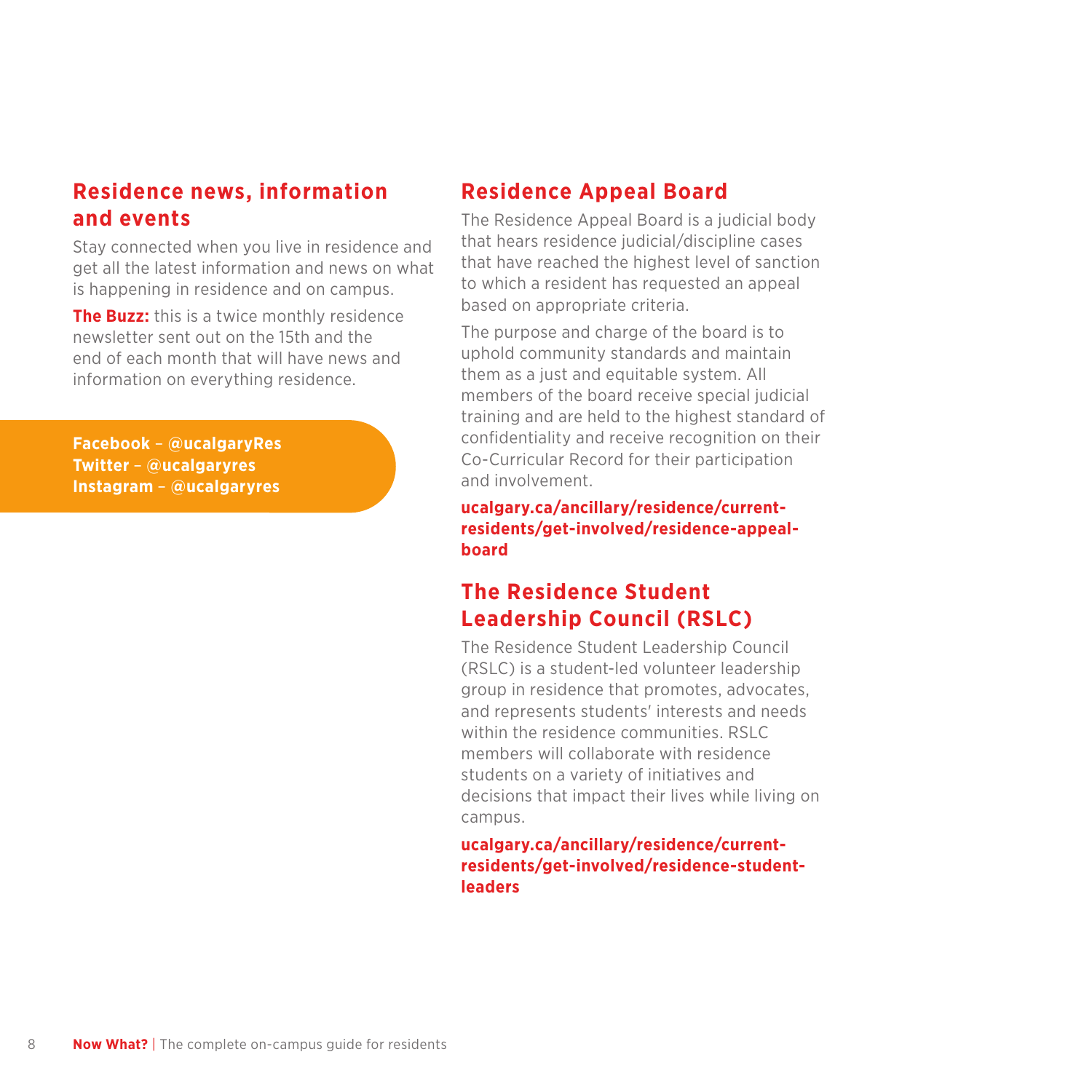# **Residence Athletic Association (RAA)**

The Residence Athletic Association is a student-run group in residence that runs a variety of weekly events focused on health and wellness. RAA hosts free events like volleyball, yoga, bouldering, squash, and fitness boot camp (for a small charge), a different event every weeknight.

RAA also organizes sports intramural sign up within residence. Coming out to RAA events is a great way to get to know other students in your residence community and to prioritize your health and wellness throughout the school year. If you are passionate about promoting health and wellness, you can also get involved in hosting these events with RAA as a building representative!

#### **[ucalgary.ca/ancillary/residence/current](http://ucalgary.ca/ancillary/residence/current-residents/get-involved/residence-athletic-association)[residents/get-involved/residence-athletic](http://ucalgary.ca/ancillary/residence/current-residents/get-involved/residence-athletic-association)[association](http://ucalgary.ca/ancillary/residence/current-residents/get-involved/residence-athletic-association)**

#### **The Residence Rainbow Council**

The Residence Rainbow Council is a student run organization formed by and built for the University of Calgary lgbtq+ residence community. Our goal is to provide lgbtq+ programs, events, advocacy, education, and outreach for all UCalgary residence. We are a community that fosters a safe, loving, and inclusive space for all.

#### **[ucalgary.ca/residence/current-residents/](http://ucalgary.ca/residence/current-residents/get-involved/residence-councils) [get-involved/residence-councils](http://ucalgary.ca/residence/current-residents/get-involved/residence-councils)**

#### **Residence Arts Council**

The Residence Arts Council consist of residents students who are interested and passionate about the arts. We work to provide and connect resident students with opportunities within all facets of the arts, including visual, photography, dance, music, drama and more!

**[ucalgary.ca/residence/current-residents/](http://ucalgary.ca/residence/current-residents/get-involved/residence-councils) [get-involved/residence-councils](http://ucalgary.ca/residence/current-residents/get-involved/residence-councils)**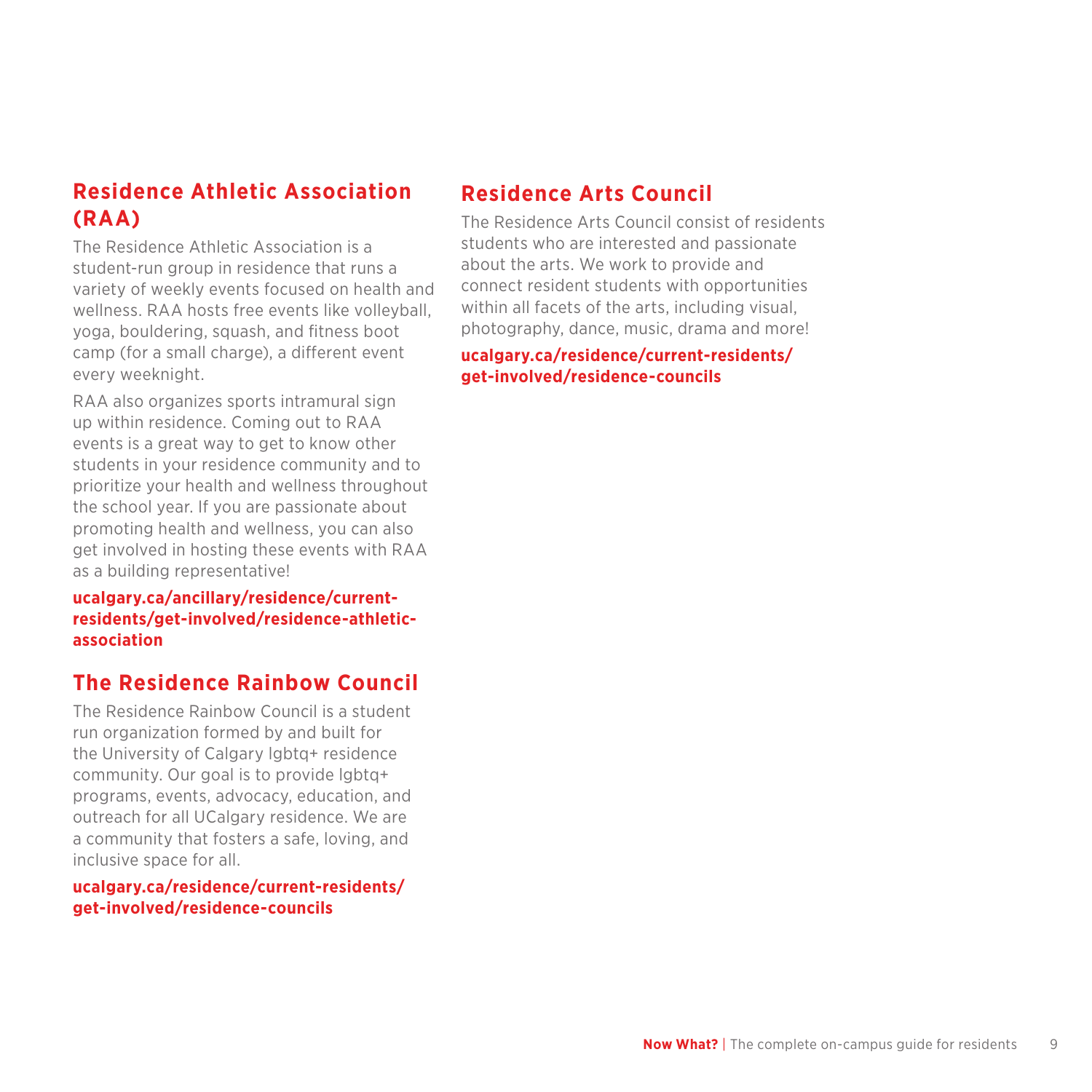#### **LIVING IN RESIDENCE**

#### **Information about the Community Advisor role, how (and when) to contact the CAs**

In your building you will find a Community Advisor for your floor or wing. The CA is a student leader in the residence community, and is a friendly support to students living in the residences; they are an excellent source of information and can provide resources for most questions you may have.

CAs organize ongoing events that bring the community together and provide a great way for students to get to know each other as well as their campus community. CAs also take turns being "On Call" in the residence buildings, and they work to ensure the safety and well-being of the students living in residence.

You will likely see the CAs walking through the buildings wearing vests. The CAs On Call are a resource for you to call after hours (when the Residence Services front desk is closed) if for instance you have been locked out of your room, you have a noise complaint, or a safety concern.

#### **Tips for living with roommates**

- Communicate, communicate, communicate! Most roommate disagreements and issues (whether it be regarding cleanliness, guests, sleep schedules, or study habits) can be remedied by talking. Don't be afraid to bring things up nicely if there are concerns.
- Fill out a roommate agreement (your Community Advisor has them) within the first week of moving in. These can be really helpful in opening up dialogue about living habits.
- Your roommate doesn't have to be your best friend, and that's okay.
- Respect your roommate's personal items.
- Be open to new things. Try to get to know your roommate by asking questions. Differences between you and your roommate can make for fun, new experiences.
- Have fun!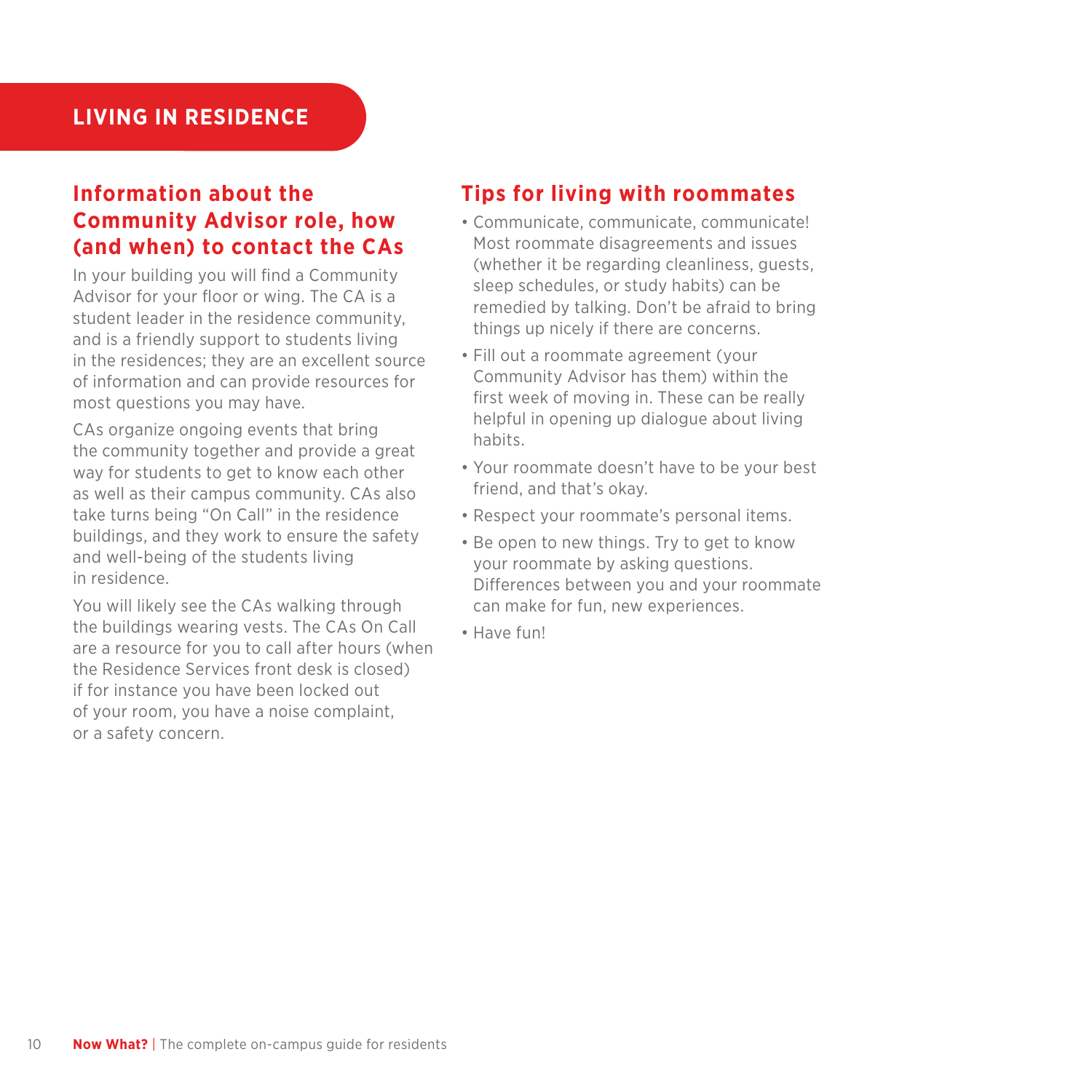#### **Residence Wi-Fi**

RezNet is your connection to the Internet while you are living in residence.

#### **How to log in:**

Find RezNet Secure in your wireless network – sign in using your UCalgary IT account (same username and password used to log into **[my.ucalgary](http://my.ucalgary)**)

If you are having problems connecting to the network, please fill out the RezNet request form at **ucalgary.ca/ancillary/residence/ current-residents/services/interne[t](http://ucalgary.ca/ancillary/residence/current-residents/services/internet)**

#### **Housekeeping Services**

Protocols for cleaning and disinfecting have been implemented to ensure the safety, health and wellbeing of our students, faculty and staff.

Housekeeping will continue to wipe surfaces in common areas with a cleaning agent and wipe again with a disinfectant. All high touch-points (ie: doors, handles, elevator buttons) are being cleaned to the standard of Alberta Health Services.

Resident Housekeeping is ready and prepared to respond to COVID-19, with a trained team, and the equipment to effectively eradicate any contamination.

From personal protective equipment to electrostatic sprayers, we can ensure that all surfaces are completely disinfected.

Strict procedures have been put in place to ensure that cleanliness is documented and measured with ATP testing, which assesses the cleanliness of surfaces.

Our procedures are guided by the Global Biorisk Advisory Council (GBAC).

We are excited and confident to welcome students back to well-maintained Residence Community.

# **Extra housekeeping Services**

Students are responsible to keep their own rooms and personal space clean and tidy. Residence Services is now offering housekeeping and laundry services for residents who may not have the time, or need help keeping up with weekly chores.

For more information on services and fees, please visit **[ucalgary.ca/ancillary/residence/current](http://ucalgary.ca/ancillary/residence/current-residents/services/housekeeping-services)[residents/services/housekeeping-services](http://ucalgary.ca/ancillary/residence/current-residents/services/housekeeping-services)**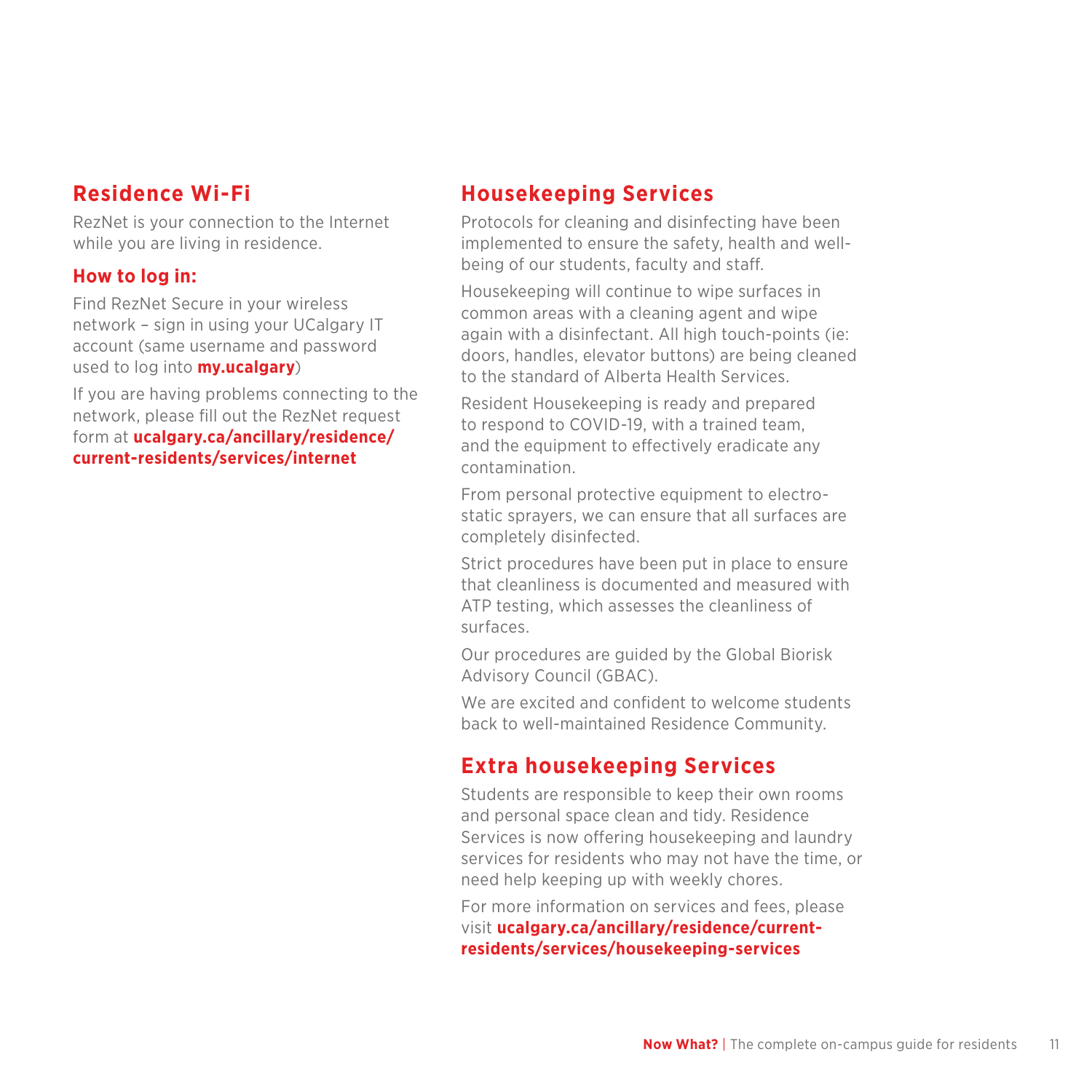#### **Safewalk program**

The Safewalk program is a student-run volunteer service designed to promote campus safety and awareness. By accessing this 24/7 service, you are able to safely walk with peers to any campus destination. For more information on Safewalk and campus security, visit **[ucalgary.ca/security](http://ucalgary.ca/security)**

#### **Picking up parcels**

The Campus Service Centre will notify you by email when you have a parcel to pick up.

The email will include: where to pick up the parcel and the office hours.

**Parcel pick-up tip: Please make sure to bring your Unicard or other government issued photo ID to pick up your parcel.**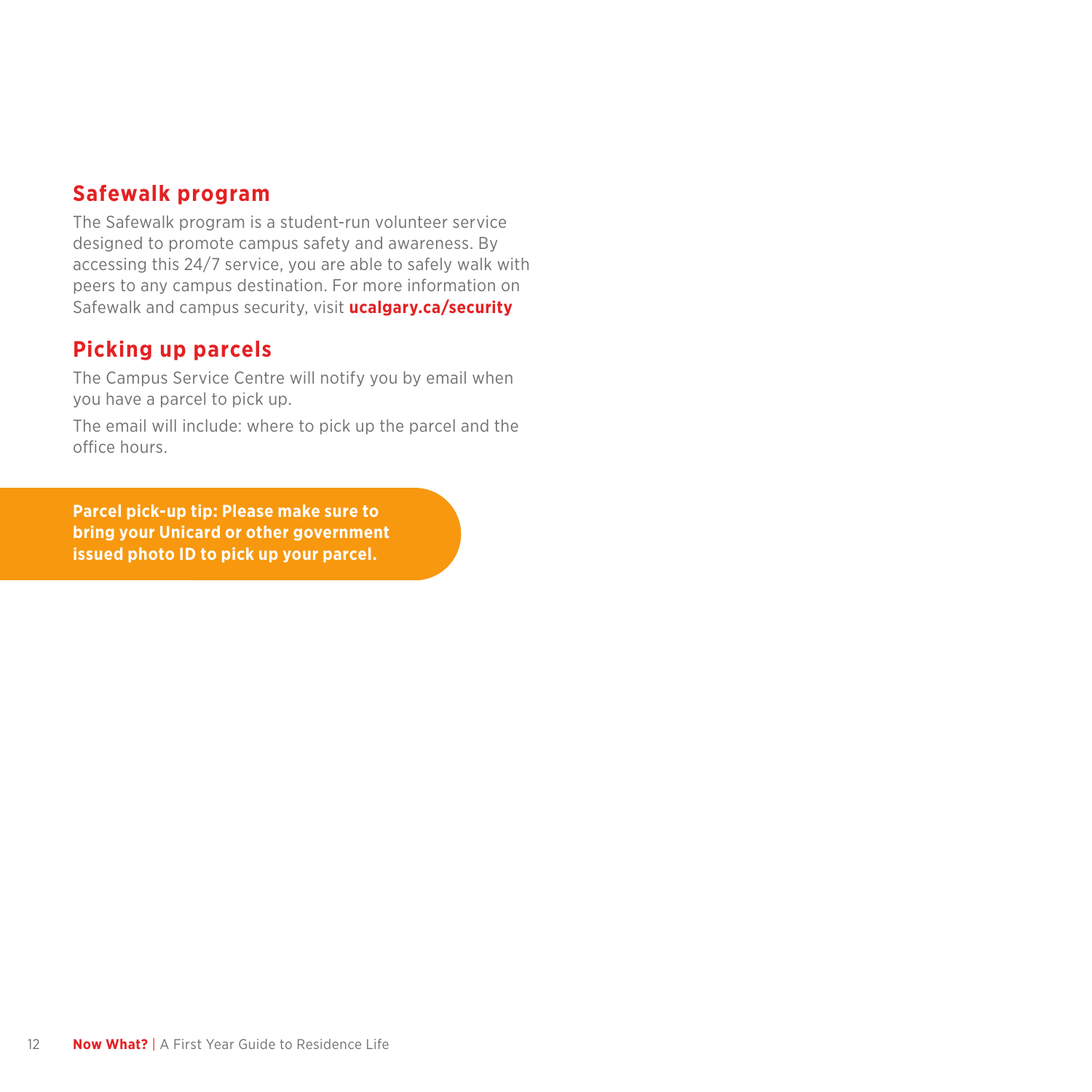#### **Student Success Centre (SSC)**

Provides students with services and programs to ensure you make the most of your time at the university.

SSC offers services that include advising support, learning support (i.e. math, writing) and offers academic development, success seminars and online resources — the opportunities are many. Advisiors are ready to assist and programs are tailored for your needs.

**Taylor Family Digital Library, 3rd floor Monday to Friday** – 10 a.m. to 4 p.m.

#### **403.220.5881 or [success@ucalgary.ca](mailto:success@ucalgary.ca)**

#### **Student Wellness Services**

Provides students with a wide variety of health and wellness services.

- Health Services (chiropractic; massage; walkin medical services; travel medicine clinic; nutrition)
- Mental Health Services (scheduled appointments; drop-in services; online self-help modules; group counselling and workshops; individual and couples counselling; personal, academic and career/ educational skill-building planning
- Student support and outreach
- Events and Programs

**Room 370, MacEwan Student Centre** 

**Monday to Friday** – 9 a.m. to 4:30 p.m.

**[ucalgary.ca/wellnesscentre](http://ucalgary.ca/wellnesscentre
)**

**Counselling: 403.210.9355, option #2 Medical services: 403.210.9355, option #3 Massage therapy and Chiropractic care: 403.210.9355, option #3**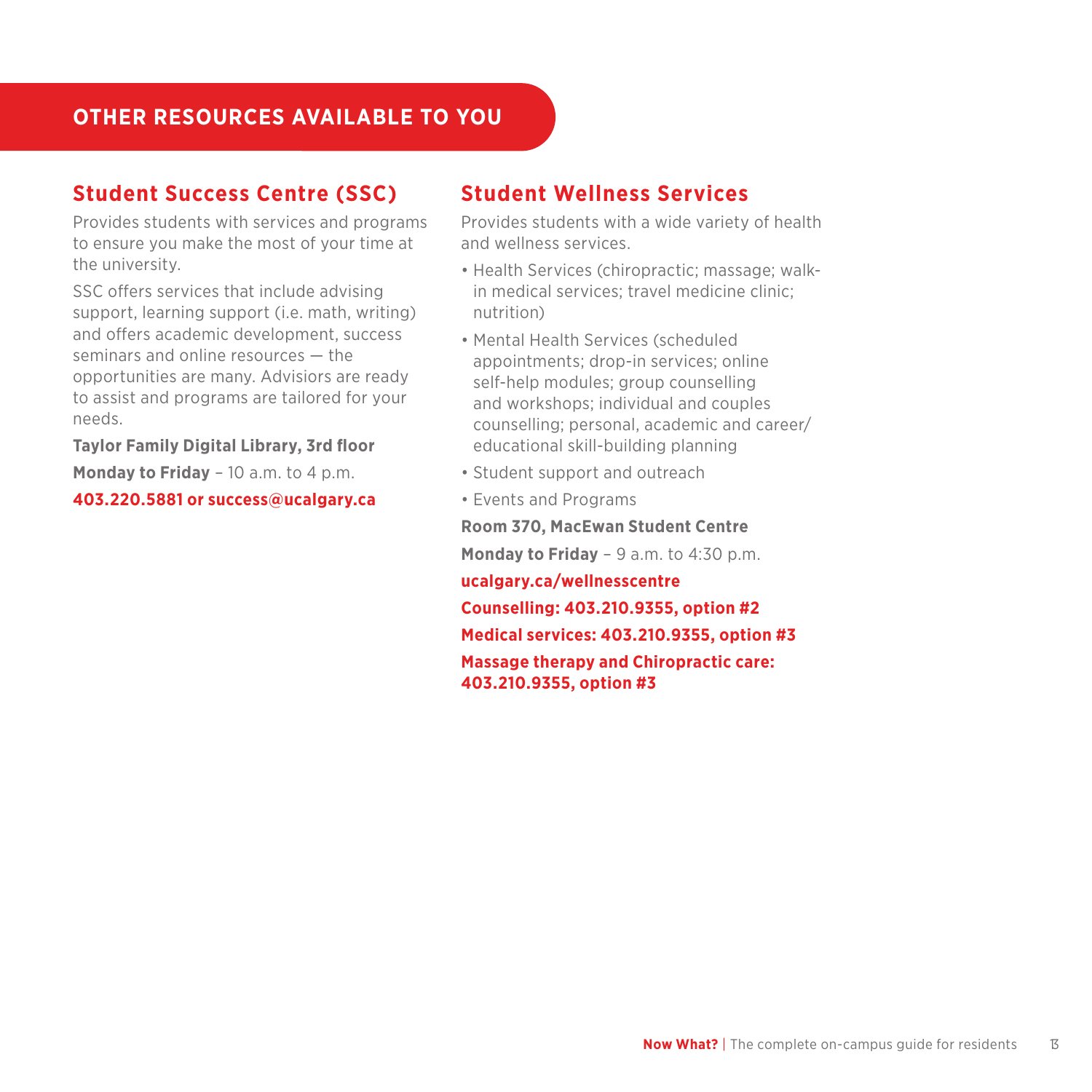# **IMPORTANT DATES**

# **Fall term 2021**

| <b>Aug. 28</b>   | <b>FALL MOVE IN BEGINS</b>                                          |
|------------------|---------------------------------------------------------------------|
| Sept. $2 - 3$    | <b>UCalgary Orientation online</b>                                  |
| Sept. 7          | Classes begin                                                       |
| Sept. 17         | First day to request room transfers                                 |
| Sept. 24         | Tuition and residence fees due.<br>Deadline for changing meal plan. |
| Nov. 7 - 13      | Term Break (no classes)                                             |
| Dec. 8           | Last day of fall term classes                                       |
| Dec. 11 - 22     | Fall term exams                                                     |
| <b>Dec. 24</b>   | Last day of accommodation for fall residents                        |
| Dec. 25 - Jan. 1 | University Closed                                                   |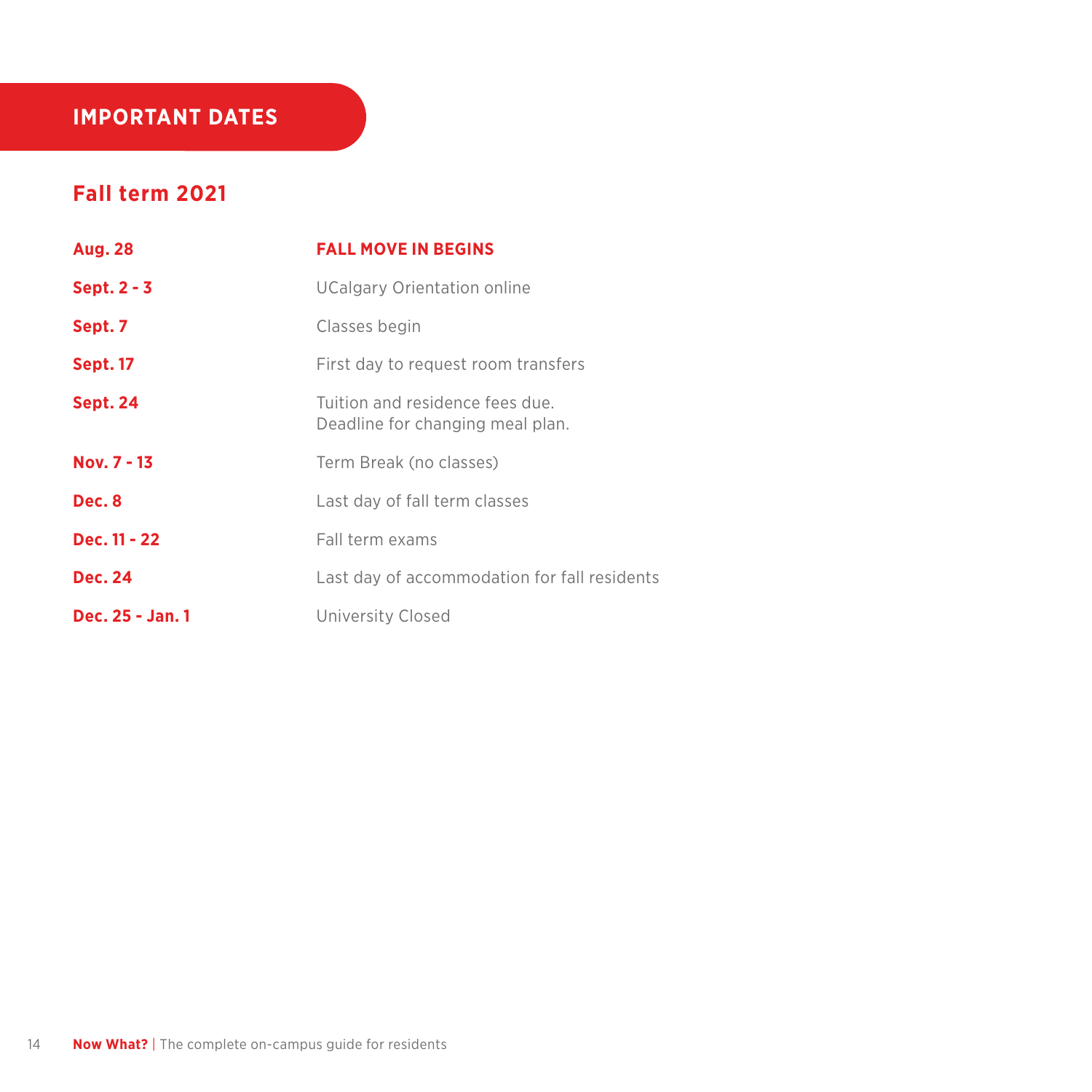#### **Winter term 2022**

| Jan.1              | <b>WINTER MOVE-IN</b>                                                    |
|--------------------|--------------------------------------------------------------------------|
| Jan.3              | Classes begin                                                            |
| <b>Jan. 28</b>     | Tuition and residence fees due                                           |
| <b>Jan. 31</b>     | First cut off date for Spring/Summer residence offers                    |
| <b>Feb. 10</b>     | First cut off for non-first year applications for the<br>2022/2023 terms |
| Feb. 20 - 26       | Term Break (no classes)                                                  |
| <b>April 12</b>    | Last day of winter term classes                                          |
| <b>April 19-29</b> | Winter term exams                                                        |
| <b>April 20</b>    | Room transfers for spring/summer residents begin                         |
| <b>April 30</b>    | Last day of accommodations for residents                                 |